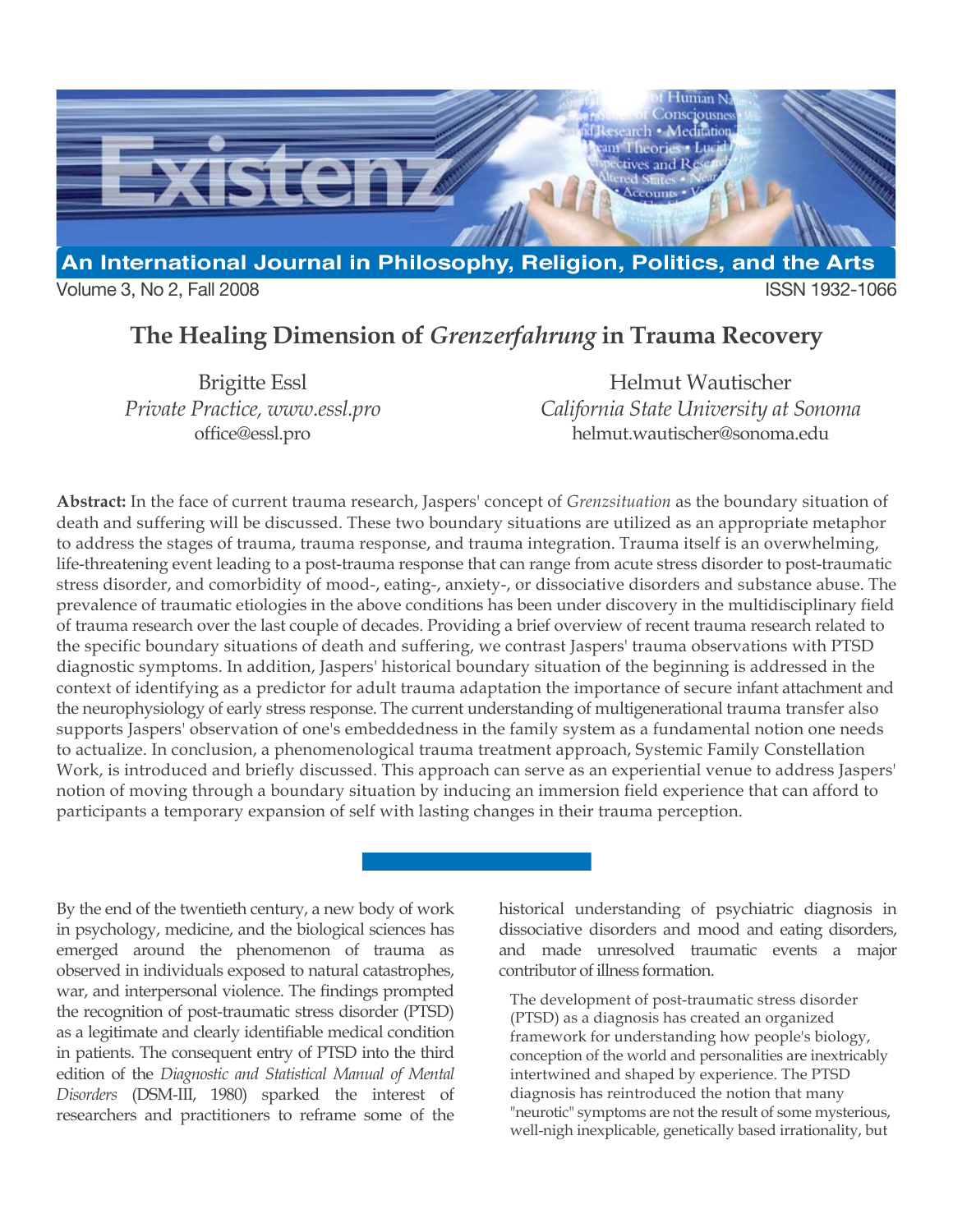of people's inability to come to terms with real experiences that have overwhelmed their capacity to cope.<sup>1</sup>

The complexity of the aftermath of traumatic events reaches deep into a person's concept of self, one's relationship to others, and the world at large. Psychological treatment does address all these areas over time, but most challenging for treatment is the functional disruption of the autonomic nervous system with its distortion of sensory processing at the level of the central nervous system (CNS). This conundrum is a hallmark feature of PTSD.

Modern advances in the neurosciences, especially in brain imaging and neurotransmitter metabolite testing, have confirmed the relevance of tracing psychological changes in their physiological correlates. This holds true particularly for PTSD. In this context, it is relevant to recognize the contribution of Karl Jaspers as a valuable mediation between neurophysiology and experience. "The basic concept of the body-psyche whole can be greatly modified," Jaspers writes, "but it has never lost its fundamental feature—that of *onenes*s that is recognisable and absolute."2 The understanding of *Gestalt*-formation in psychic reality requires the development of sensitivity for form and movement (cf., *GP* 265). Leaving behind Cartesian dualism, conscious experience of inner worlds (psyche) and corresponding somatic, biological experiences (body) are now perceived as unison of inner activity and relationship to the outside world. A healthcare professional faced with the challenges of a patient, who experiences the multi-facetted arrays of symptoms after an overwhelming traumatic event, can utilize this concept of oneness to introduce a "holistic container" for the therapeutic relationship.

## *Grenzerfahrung* **and Trauma**

Jaspers' concept of *Grenzerfahrung* (boundary situation) refers to an ultimate situation that is suitable to clarify the conceptual limitations a person faces when exposed to an traumatic experience: the shattering of meaning and internalized value structures, and the existential threat of physical survival. As humans, we find

ourselves immersed in "situations" as existence, where we are embedded into an ever-changing reality that demands our responses and interaction. Jaspers calls this "a *sense-related reality*—neither psychological nor physical, but both in one,"3 and

since existence means to be in situations, I can never get out of one without *entering into another*. Any understanding of situations means that I proceed toward transforming them; it does not mean I might change my condition itself. There is nothing I can do about my being in situations. The consequences of whatever I do will confront me as a new situation which I have helped to bring about. (*P2* 178)

What Jaspers calls a "boundary situation" is a situation with seeming limitation to personal existence. Boundary situations inflicted by death and suffering happen to us as part of existence, whereas struggle and guilt happen as a response to the human condition.

Death and suffering are boundary situations that exist for me without any action of mine. At a glance I see them exhibit features of existence. Struggle and guilt, on the other hand, are boundary situations only as I help to bring them about; they are my own active doing. But they are boundary situations, because in fact I cannot be without bringing them upon myself. There is no way in which I might hold back, since by merely existing I take part in their constitution. (*P2* 204)

Jaspers identifies four types of specific boundary situations, death, suffering, struggle, and guilt. We will focus on the two trauma-specific boundary situations and one other boundary situation that Jaspers places into the domain of "historically defined existence," all three are potentially relevant for the development of post-traumatic response: (1) death—faced with a situation that is life threatening, authentic realization that one will not survive, (2) suffering—the overwhelming force of a situation cannot be escaped or resisted and renders one powerless, and (3) the boundary situation of the beginning—our parents and family of origin and ancestors, which Jaspers calls "the mythical line of beings I am sheltered in" (*P2* 163).

With the diagnosis of PTSD, the realm of human suffering is increasingly linked to neurophysiology and has entered psychopathology in a most real way, such that even clinical language cannot mask its far-reaching

 $\overline{a}$ 

-

<sup>1</sup> Bessel A. Van Der Kolk and Alexander C. McFarlane, "The Black Hole of Trauma," in Van der Kolk, B. A., Mc Farlane, A. C., Weisaeth, L., *Traumatic Stress. The Effects of Overwhelming Experience on Mind, Body, and Society* (New York: Guilford Press, 2000), p. 4.

<sup>2</sup> Karl Jaspers, *General Psychopathology* (Chicago: University of Chicago Press, 1964), p. 224. [Henceforth cited as *GP*]

<sup>3</sup> Karl Jaspers, *Philosophy*, transl. E. B. Ashton, 3 vols (Chicago: University of Chicago Press, 1970), p. 177. [Henceforth cited as *P* with volume number]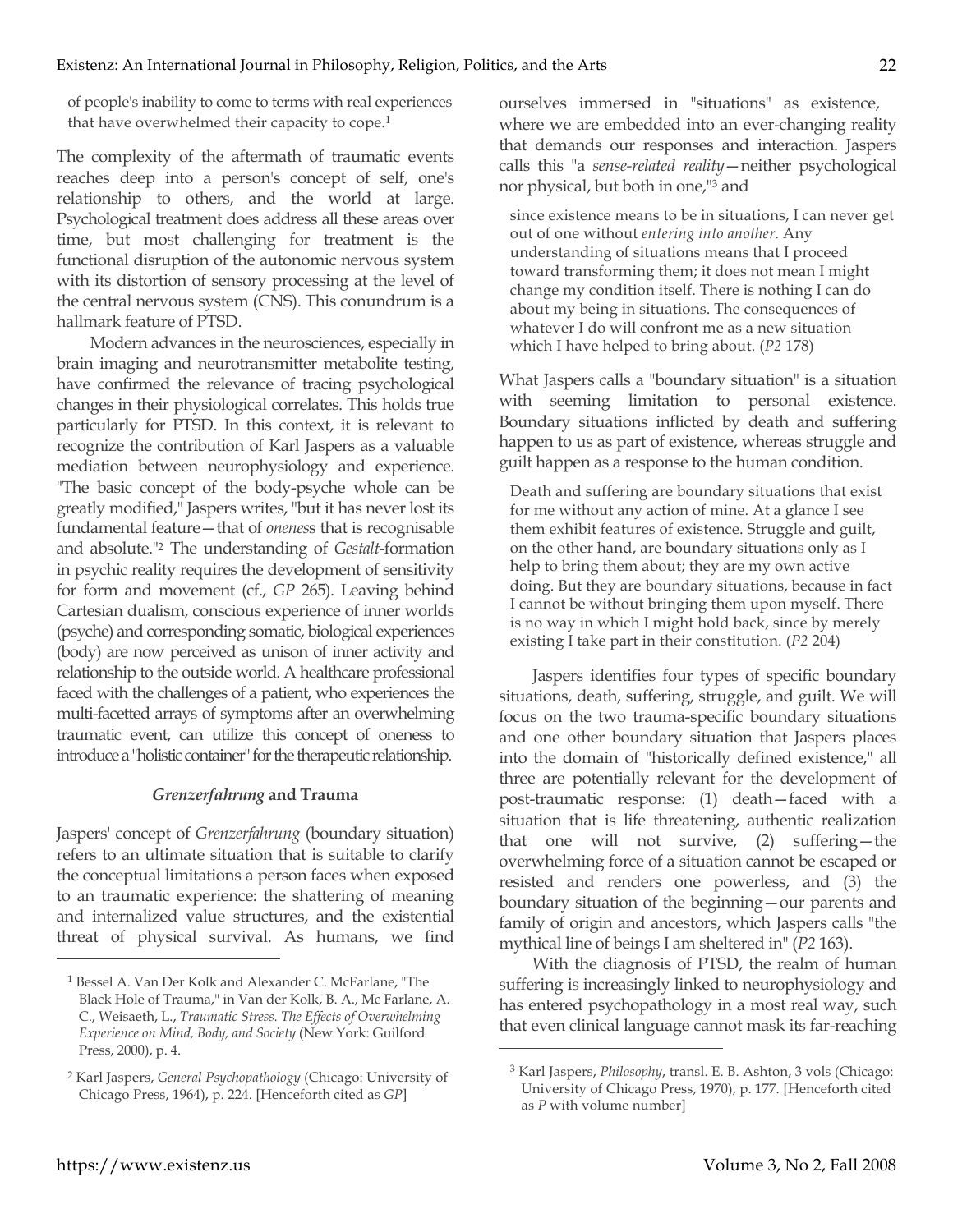impact on human life. In Jaspers' view, suffering is one of the unavoidable boundary situations that are an integral part of the human condition. He sees suffering as "a restriction of existence, a partial destruction; behind all suffering looms the specter of death" (*P2* 202). Jaspers' recognition of the existential impact of suffering has found its correlate in trauma research only a couple decades later.

Traumatic reactions occur in situations where no resistance or escape is possible; the human system of defense becomes overwhelmed and disorganized. The stressors creating an ultimate situation can be short lasting or repeated and long lasting. Natural catastrophes, near-fatal accidents, or sexual assault may leave behind similar imprints as do combat experiences, concentration camp or prison camp degradations, domestic violence, and child abuse. In both sets of circumstances—the actual near fatal-threat and the chronic captivity in a traumatic situation – responses may occur in different intensity based on the severity of traumatic exposure. Central to the experience of traumatic stress is the realization of powerlessness in the face of an overwhelming force. One's physiological response mechanisms are limited to a range of instinctual, behavioral, and cognitive reactions that are generally soft-wired into our nervous system. The interface of survival responses activated in the limbic system, brainstem-hypothalamus area, and a flooding of neurohormonal activation will mobilize energy in the nervous system, but will also lead over time to irreversible neurophysiological changes. In short, medical research suggests that glucocorticoid and catecholamins are regulating each other's effect in an acute fight-and-flight phase of stress.4 Exposure to trauma-inducing events is correlated with highsustained activation of the glucocorticoid levels that are toxic for the hippocampus resulting in short- and longterm memory loss. Likewise, the flooding with endogenous opoids in the withdrawal/surrender part of trauma response will lead to dissociation and stressinduced analgesia.

The existential threat of traumatic experiences correlates with Jaspers' concept of ultimate situation when facing death, as the widely used term "survivor" in trauma literature underlines its near-death association. When Jaspers suggests an opening to a broader range of experience of self if the reality of a boundary situation can be integrated by the shift of existence realizing its embeddedness in *Existenz*, his view is compatible with a modern position about one's search for meaning in the adaptation stage of after effects from trauma exposure. All confrontation with boundary situations can facilitate a movement to selfrealization, a "leap" from existence to *Existenz*, "becoming the Existenz we potentially are" (*P2* 179). Jaspers explains,

To experience boundary situations is the same as Existenz. We do not ask about them in existence; but when we are ourselves, they can make us aware of being. This happens in a *leap*: a mind which otherwise merely knows about boundary situations may, in historic, singular, noninterchangeable fashion, come to be fulfilled. The boundary thus plays its proper role of something immanent which already points to transcendence. (*P2* 179)5

There is a shared quality to the raw, destructive reality in natural catastrophes and war, and also in dominance and submission in interpersonal and intra-familial violence. *Grenzerfahrung* relates to the boundary experience of death and suffering and can be implemented for an understanding of the symptoms and treatment of people who suffer from traumatic events. A brief excursion into the psychology of trauma will demonstrate the conceptual relevance of boundary experiences.

## **The Psychology of Trauma**

In the aftermath of WWI, the American psychoanalyst and psychiatrist Abram Kardiner started to treat war veterans, leading to the publication of *The Traumatic Neurosis of War* (1941), which became a cornerstone of trauma research. Kardiner coined the term "traumatic neurosis" in soldiers with intense combat experience. He describes their hyperarousal to external sudden stimuli, "These patients cannot stand being slapped on the back abruptly; they cannot tolerate a misstep or a

 $\overline{a}$ 

-

<sup>4</sup> Bessel A. Van Der Kolk, "The Body Keeps the Score: Approaches to the Psychobiology of Posttraumatic Stress Disorder," in Van der Kolk, B. A., Mc Farlane, A. C., Weisaeth, L., *Traumatic Stress. The Effects of Overwhelming Experience on Mind, Body, and Society* (New York: Guilford Press, 2000), pp. 214-241.

<sup>5</sup> To this point, the Jaspers scholar Erwin Latzel remarks, "The illumination of *Existenz* sets strings vibrating in me, strings that rigorously objective thought cannot touch, it speaks to potentialities in me which might otherwise have remained hidden from me, but which may be decisive for my authentic being as human." Edwin Latzel, "The Concept of 'Ultimate Situation' in Jaspers' Philosophy," in Schilpp, P. A., *The Philosophy of Karl Jaspers* (La Salle, Il: Open Court, 1981), p. 190.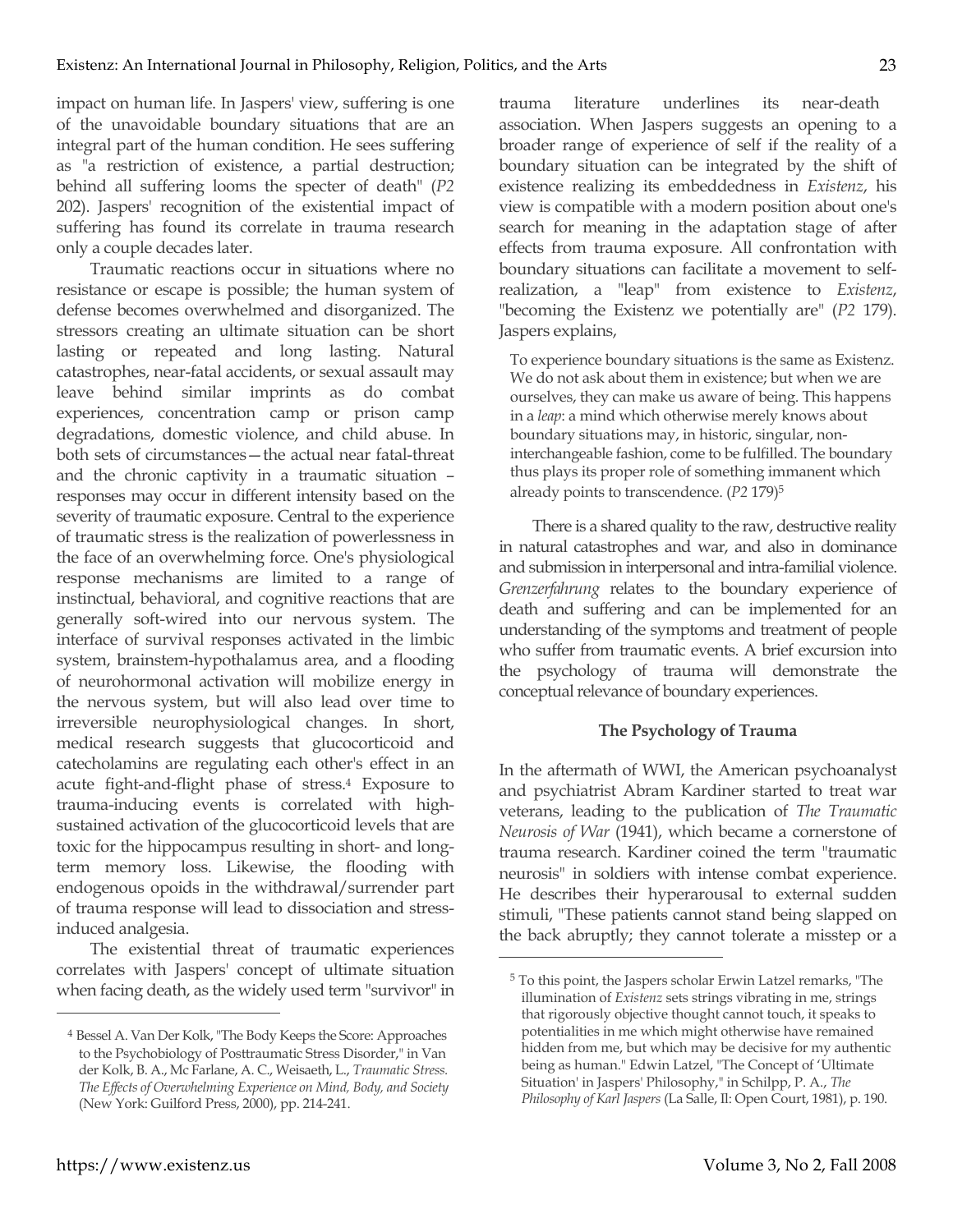stumble. From a physiologic point of view there exists a lowering of the threshold of stimulation; from the psychologic point of view, a state of readiness for fright reactions."6 He talked about "patients becoming stuck" in the trauma and frequently had what he called the Sisyphus dream. "In this type the individual is usually confronted with a persistent and unshakable frustration. Whatever activity he engages upon is greeted with a certain stereotyped futility."7 "This sense of futility overtook them; they became withdrawn and detached even if they have functioned well prior to combat."8 In alignment with Kardiner, a generation of psychiatrists, Walter Menninger, Lawrence Kolb, Herbert Spiegel treated "combat neurosis" in veterans by introducing hypnosis. They hoped to influence the deeply ingrained somatic conditioned responses and retrieve amnestic material for conscious reintegration.

Phrases like "transient situational personality disturbance" and "gross stress reaction" entered the *DSM-I* in 1952, and were replaced by "adjustment reaction" in *DSM-II* (1968), as the social aftermath of the Vietnam War happened on American soil. An army of returning soldiers descending on American cities and villages, with the laws of jungle combat written into their nervous systems, and no clinical diagnosis to describe adequately their personality changes. Cast into a society with no redeeming value for the war abroad and rapid changes in family structure and gender relationships did not effort a holding container for these men.9 The official introduction of post-traumatic stress disorder is recorded in *DSM-III* (1980) and *DSM-III-R* (1987), in section "Anxiety Disorders." During the 1980s and 1990s, the more extended occurrence of covered up sexual abuse in families or in sexual assault came to the forefront. As Harvard psychiatrist Judith Herman put

7 Abram Kardiner op. cit., p. 204.

**.** 

<sup>8</sup> Bessel A. Van Der Kolk, Lars Weisaeth, and Onno Van Der Hart, "History of Trauma in Psychiatry," in Van der Kolk, B. A., Mc Farlane, A. C., Weisaeth, L., *Traumatic Stress. The Effects of Overwhelming Experience on Mind, Body, and Society* (New York: Guilford Press, 2000), p. 57.

it, "Only after 1980, when the efforts of combat veterans had legitimated the concept of post-traumatic stress disorder, did it become clear that the psychological syndrome seen in survivors of rape, domestic battery, and incest was essentially the same as the syndrome seen in survivors of war."10 By the time the *DSM-IV* (1994) was published,<sup>11</sup> the whole spectrum of trauma-related events ranged from natural catastrophes and war, prolonged captivity (atrocities in concentration camps and prison camps), to interpersonal and intra familial violence as a probable precursor to PTSD, depression, eating disorders, borderline personality disorders, and dissociative disorders.

In *DSM-IV*, trauma is described as an event where the person experiences actual or threatened death or injury to themselves or others, and due to the situation, an experience of overwhelming fear, helplessness, and terror occurs. During the trauma, one of the hallmark features of protective response is dissociation. Ranging from memory fragments that cannot be integrated into consciousness and reappear as intrusive thought, or images, nightmares, and flashbacks, dissociation can also lead to out-of-body experiences that leave the person emotionally anesthetized and unable to access the traumatic feeling or emotions, but eventually split off again into stressful situations. After exposure to a traumatic event, the person will attempt to integrate the experience by repeatedly reexperiencing the event in images, dreams, recollections, and flashback episodes. At the same time the person will attempt to avoid the reminder of the trauma, places, people, and develop hyperarousal around stimuli that bring memories of the trauma (difficulty sleeping, hypervigilance, exaggerated startle response). If the symptoms last for up to four weeks, the condition will fall under the diagnosis of Acute Stress Disorder (ASD). If this phase is not sufficient for trauma integration, PTSD will develop over time. "The posttraumatic syndrome is the result of a failure of time to heal all wounds. The memory of the trauma is not integrated and accepted as a part of one's personal past."12

 $\overline{a}$ 

<sup>6</sup> Abram Kardiner, *War Stress and Neurotic Illness* (New York, NY: Paul B. Hoebber, 1947), p. 210.

<sup>9</sup> The more traditional values in gender relationship in the first and second world war, as well as the loss of so many men in the war gave the returning soldiers a very redeeming status in their family systems and society. Nonetheless, the suffering of these often deeply traumatized men is inflicted on their family systems and shapes European culture still today.

<sup>10</sup> Judith Lewis Herman, *Trauma and Recovery* (New York, NY: Basic Books, 1997), p. 32.

<sup>11</sup> Task force on DSM-IV and other committees and work groups of the American Psychological Association, *Diagnostic and Statistical Manual of Mental Disorders: DSM-IV*, 4th ed. (Washington, DC: American Psychiatric Association, 1994).

<sup>12</sup> Bessel A. Van Der Kolk and Alexander McFarlane, "The Black Hole of Trauma," in Van der Kolk, B. A., Mc Farlane, A. C.,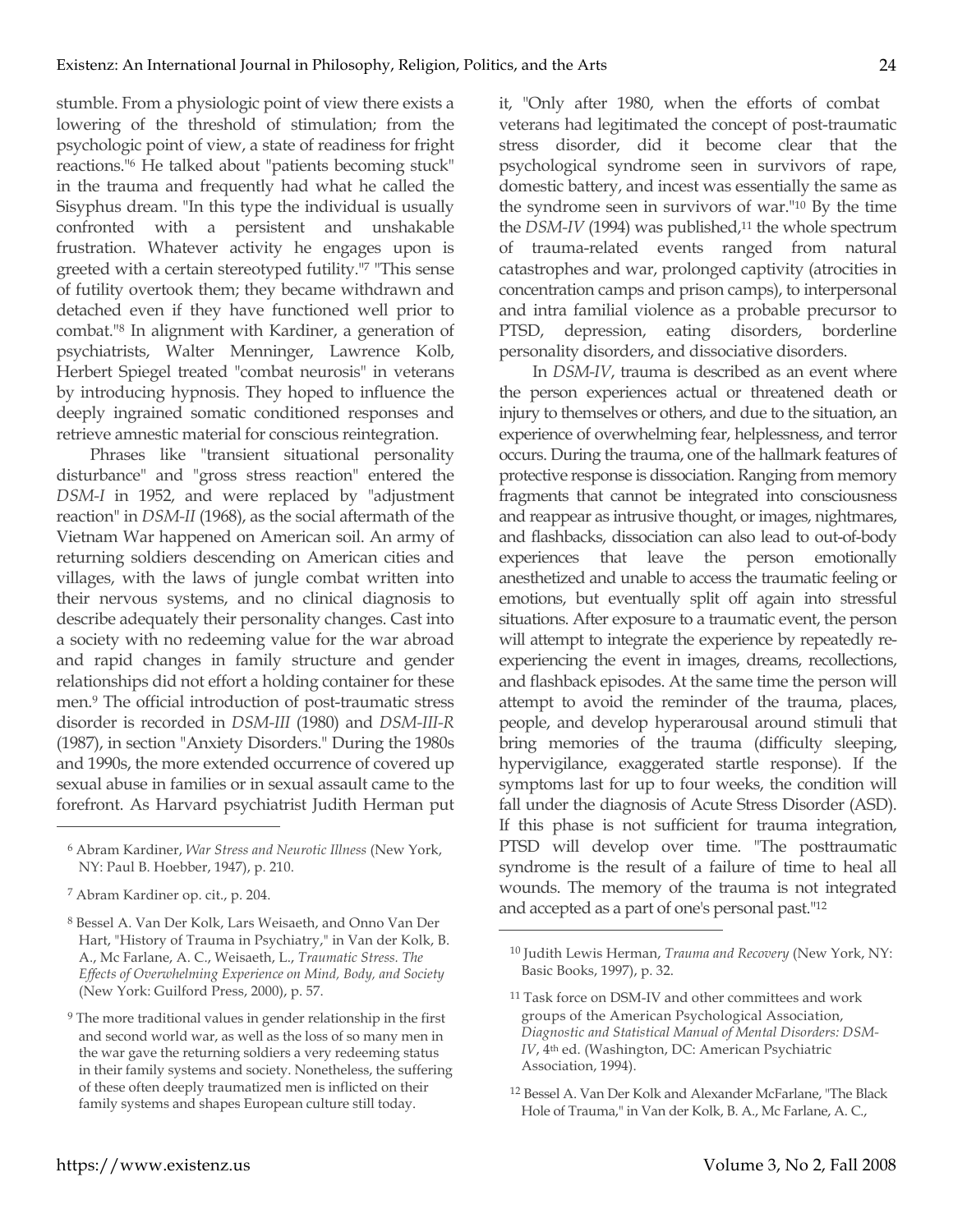Additional symptoms of PTSD are described compulsive re-exposure to trauma (self-destructiveness, harm to others, revictimization), hyperarousal to neutral stimuli and inability to modulate arousal due to dysfunction of the autonomic nervous system. Jaspers already addresses the issue of trauma and its consequences in his *Allgemeine Psychopathologie*, originally published in 1913. Under "psychogenic reactions" he notes,

But acute traumatic experiences may lead to very remarkable phenomena: 1. In the most vehement emotional upsets when there is desperate fear of death a *complete loss of adequate emotional response* has sometimes been observed—a marked apathy appears, a rootedness to one's place, with unfeeling, quite objective observations of events, as if one were merely registering them. (*GP* 367-368)

In current clinical terms, such response is called dissociation. Jaspers explains, "in the period *immediately after traumatic experiences* there may be the most vivid dreams (e.g. battle dreams of the wounded). There is a compulsion to see, hear and think the same thing over and over again. It haunts the individual's mind and he gets depressed, feels changed, cries, is tense and restless. Grief, it seems, is often not immediate but takes time to grow. After the first period of calm, there is violent reaction. We speak of a time-lag in affect" (*GP* 369).

The effect of a traumatic event tends to invade a person so profoundly that it will not stay in the past, the person is haunted by it in the present and the future, in waking life and during dreams. Such inability to escape from the original event lingers in permanent presence and brings forth a web of physiological changes that become soft wired into the person. In the literature, this sense of alienation from self and meaning can be modulated by the bonds we have with others, for example in combat trauma, the strongest protection against overwhelming terror is the level of relatedness between the soldiers.

## **Bonding and Trauma**

The boundary situation of the beginning, with its sense of embeddedness in one's family of origin, can be a source of nourishment and stability for the developing human. An objectively empty concept of "parents in general" finds definite fulfillment only in my parents, who belong to me in a way that allows no substitution (*P2* 189). This is true in an existential sense and likewise mirrors research in infant development concerning the crucial role of secure attachment with one's primary caregiver in relation to early development of stress-modulation pathways. The ability to respond flexibly to stressors is entrained through earliest social interactions with one's primary care giver. One of the most recent frontiers in understanding trauma is the effect of secure attachment on brain development in the infant and stress regulation later in life, as well as multigenerational trauma patterns passed on through the mother-infant bond and other socio-cultural transmitters.

Research on predisposing factors that support adults in their ability to cope with trauma and respond with better adaptive measure to severe stressors points to infant development and secure attachment theory.13

Secure attachment bonds serve as primary defenses against trauma induced psychopathology in both children and adults. In children who have been exposed to severe stressors, the quality of the parental bond is probably the single most important determinant of long-term damage.14

The advances in developmental psychology and neuroscience have brought more understanding to the importance of infant–mother (primary caregiver) relationship on stress adaptations in the developing brain. The right hemisphere development of the first two years is dominant for the human stress response and is closely related to the maturing limbic and autonomic nervous system of the infant. The primary caregiver is the source for an infant's stress regulation and sense of safety.

The stress regulating systems that integrate mind and body are a product of developing limbic–autonomic circuits ... and because their maturation is experience

 $\overline{a}$ 

 $\overline{a}$ 

Weisaeth, L., *Traumatic Stress. The Effects of Overwhelming Experience on Mind, Body, and Society* (New York: Guilford Press, 2000), p. 7.

<sup>13</sup> Cf. the groundbreaking work by John Bowlby and Mary Ainsworth.

<sup>14</sup> Bessel A. Van Der Kolk, "The Complexity of Adaptation to Trauma," in Van der Kolk, B. A., Mc Farlane, A. C., Weisaeth, L., *Traumatic Stress. The Effects of Overwhelming Experience on Mind, Body, and Society* (New York: Guilford Press, 2000), p. 185.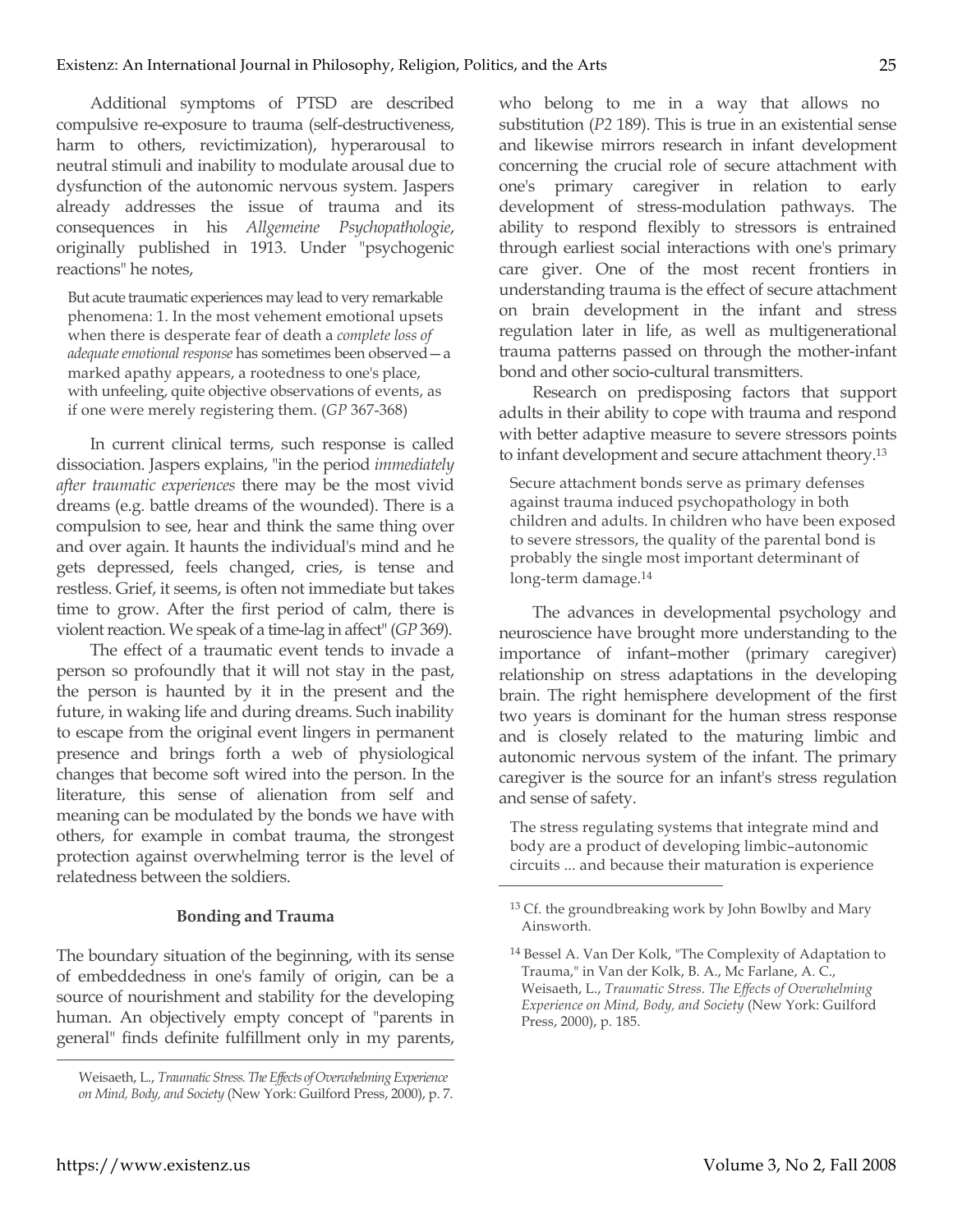dependent, during their critical period of organization they are vulnerable to relational trauma.15

In attachment theory, the mother or primary caregiver play a critical role in instilling a rhythm of soothing and stimulation for the child's developing nervous system, a function that is called "affect attunement." In abuse or neglect of the child, or in early separation from the mother, the disruption of the infant–mother attachment bond will lead to a regulatory failure in disturbances in limbic activity, hypothalamic dysfunction, and impaired autonomic homeostasis. Allan Schore describes this as follows: "The dysregulating events of abuse and neglect produce extreme and rapid alterations of the ANS sympathetic ergotropic hyperarousal and parasympathetic trophotropic hypoarousal that create chaotic biochemical alterations, a toxic neurochemistry in the developing brain" (*EER* 212). He postulates further, "the infant posttraumatic stress disorder of hyperarousal and dissociation thus sets the template for later childhood, adolescent, and adult post traumatic stress disorders" (*EER* 213).

Another line of research related to transgenerational effects in trauma transmission involving fathers has been studied in children and spouses of combat soldiers and prisoners of war survivors. In an response to a father's post traumatic stress disorder from combat trauma, the child developed fantasies similar to the father's flashbacks, a condition that is coined by Rosenheck and Nathan as "secondary traumatization."16 This multigenerational approach to trauma research has not yet found conclusive modes of transmission, but the passing down of traumatic fragments in family systems has been observed in survivor's families after the Holocaust as well as in Nazi family systems. In a three generation survey on Jewish and non-Jewish German families, the authors found that in the family of victims, the next generation might be "blocking the information about the family past, acting out the past trough fantasies and psychosomatic reactions, fear of extermination, guilt feelings, and disturbed autonomy processes." While in descendants of Nazi perpetrators, "their children and their grandchildren protect themselves from having to be aware of the gruesome activities of their near and dear. They also try to ward off feelings of guilt, as well as the fear that they themselves will be judged by the grandparents or parents as unfit to live."17

## **Multigenerational Trauma Therapy**

Systemic Family Constellation Work finds increasing clinical application in the treatment of therapy-resistant addictions, eating-, mood-, and anxiety disorders in families with multigenerational trauma histories. This trauma work attends to the breaks and rifts in intrafamilial relationship over several generations related to the trauma of loss, exclusion, and early separation, as well as victim–perpetrator issues and crimes, and its accumulative effect on early attachment and illness formation in family members. The method recognizes a transmission of free-floating trauma fragments of ancestors in the subconscious memory field of a current system, and addresses the unconscious identification of descendants with such memory fields.

When Jaspers talks about "the mythical line of beings I am sheltered in" (*P2* 163), we take this as an invitation to open up the narrative of trauma therapy and include the ones who came before us as a blessing and safe holding-container, or likewise, as a source of underground disturbance which might hold messages that one needs to retrieve for healing. The way traumas are healed in tribal cultures, by calling-in the community as witness and support, is similarly mirrored in the contemporary approach of Systemic Family Constellation Work. Its founder, Bert Hellinger, synthesized his background in psychoanalysis and family and body therapy into a phenomenological group-therapy approach. Drawing from Jakob Moreno's psychodrama and Virginia Satir's family sculpting, Hellinger was also influenced by Ivan

 $\overline{a}$ 

-

<sup>15</sup> Allan N. Schore, "The Effects Of Early Relational Trauma On Right Brain Development, Affect Regulation, And Infant Mental Health," in *Infant Mental Health Journal*, 22(1-2), 2001, p. 7. [Henceforth cited as *EER*]

<sup>16</sup> R. Rosenheck and P. Nathan, "Secondary Traumatization in Children of Vietnam Veterans," in *Hospital and Community Psychiatry*, 36(5), 1985, pp. 538-539. Cited in Michelle R. Ancharoff, James F. Munroe, and Lisa M. Fisher, "The Legacy of Combat Trauma. Clinical Implications of Intergenerational Transmission," in *International Handbook of Multigenerational Legacies of Trauma*, Yael Danieli, ed. (New York and London: Plenum Press, 1998), p. 257.

<sup>&</sup>lt;sup>17</sup> Gabrielle Rosenthal and Bettina Völter, "Three Generations in Jewish and Non-Jewish German Families after the Unification of Germany," in *International Handbook of Multigenerational Legacies of Trauma*, Yael Danieli, ed. (New York and London: Plenum Press, 1998), p. 299.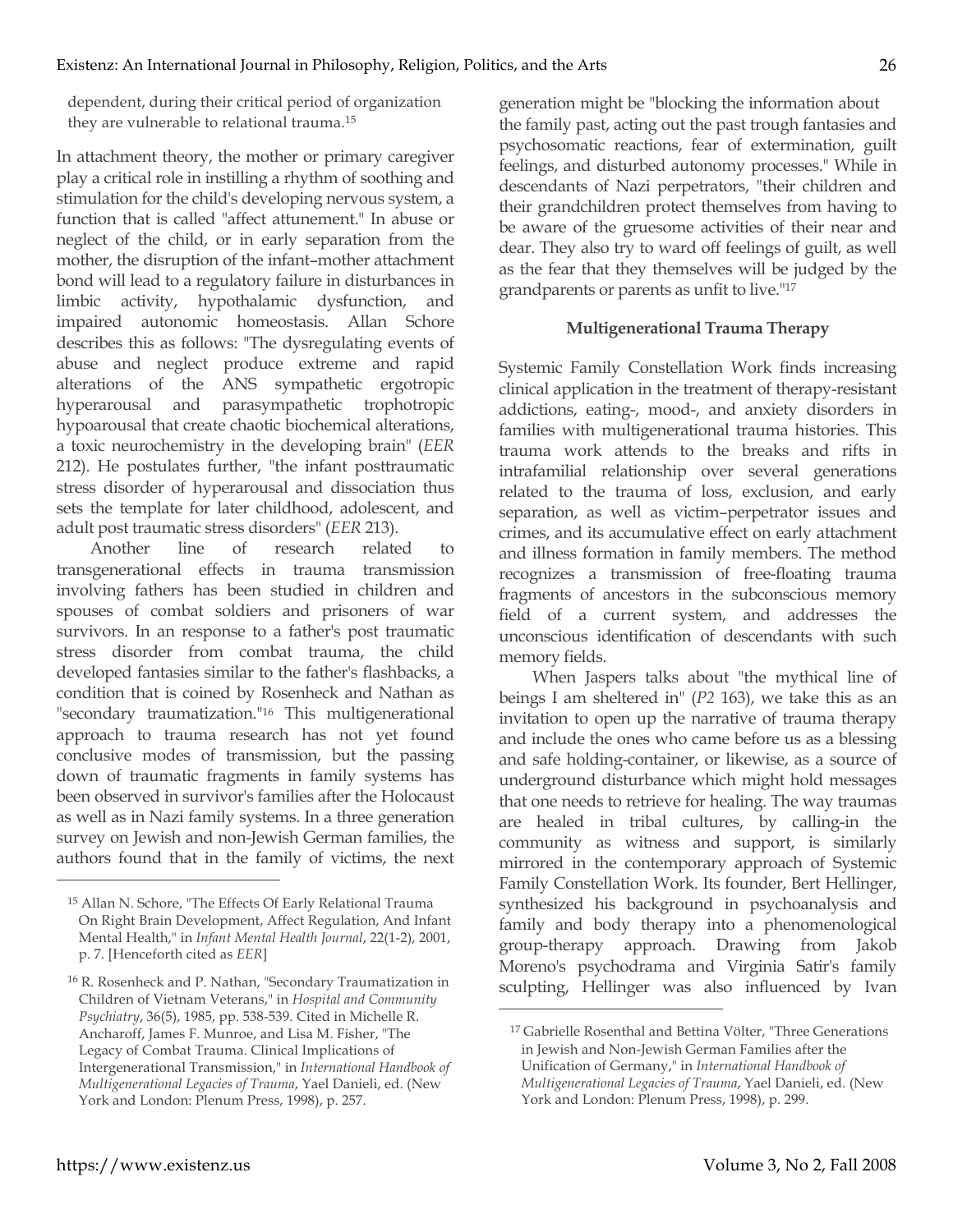Boszormenyi-Nagy's concept of "invisible loyalties," where transgenerational debts and credits related to unresolved injustices and traumas are passed on to future generations to solve.18

Hellinger also found that uncovering unresolved traumas in the lineage and unconscious commitments of descendants were vital in finding successful solutions for the family and the individual. Family Constellation work is a journey into remembering, honoring, and including of family members who had traumatic lives. Its outcome unburdens the current generation from identification with ancestral wounds that Hellinger calls "entanglements." Members of a family system are subconsciously bound to the traumatic fate of their siblings, parents, or other family members of the previous generations through a subconscious memory field that holds the imprints of traumas and gets reenacted in the constellation experience, called the "knowing field." One major assumption of the work is, that an archaic lineageconscience that regulates survival for the group shows itself in an inborn sense of bonding of family members who belong to the system by birthright. The traumas addressed in this work center around

- loss of family members, through early death of parent(s) and siblings, stillborn children
- exclusion of family members due to adoption, illegitimate children, institutionalization (physical, mental handicap)
- victim–perpetrator issues, crimes in or outside the family
- loss of country and home, forced relocation

Nobody can be excluded without the family soul seeking redress. When a family member is cast out of a family and denied his or her right to belong, then it very often happens that another member of the family, sometimes two or three generations later, unconsciously identifies with that excluded person and feels pressure to leave the family in some way as well.... This person then imitates that excluded person, has the same feelings as the excluded person perhaps, follows the same patterns of living as the excluded person, without consciously knowing why.19

In traumas of loss and exclusions, the systemic effects on the family system are similar to the hallmark symptoms of PTSD, only extended over generations: avoidance of the trauma, amnesia for the trauma, alienation and intrusion of trauma fragments, and retraumatization. In avoidance, pain of loss will numb intrafamilial connections, prevent speaking about the beloved person or the unfortunate event, until the story is lost. Shameful events that surround unjust exclusions, like adoption or an institutionalization, a crime or perpetrator in the family will become secrets and subject to amnesic loss. Likewise, the alienation after loosing one's country and home after war or forced political exile, uproot the system with a yearning for belonging in the second generation. The intrusion of trauma fragments will surface over the next generations in dreams and inner psychic states, physical and emotional symptoms of descendants, as a reminder of a broken bond to somebody who belongs to the system, but is not remembered. The retraumatization of family members can get mirrored in the transgenerational occurrence of abuse and domestic violence.

The constellation process is generally done in a group of 10 to 20 participants, the trauma information over the last 3 to 4 generations is collected prior to a personal constellation, and participants are screened for emotional stability.

The basic assumptions of the therapy are communicated to the group at the beginning. No family information is disclosed, and although only one or two family members will attend the workshop, the constellation results show effects on the entire family system. Group members (representatives) are selected in a choreographed manner to represent family members, and are then guided by the facilitator through a relational process that is relevant for the particular family system. With no information released to the group about the person they represent, the participant will start to resemble this person in emotional- and body states by resonating with the aforementioned knowing field, a subconscious memory field of the family system. Based on these premises, we have repeatedly observed the occurrence of non-linear phenomena, and we do recognize that the events are currently outside the range of accepted scientific explanation. The participant (constellator) will first select group members to represent his family of origin, and position each "family member" in an intuitive pattern that expresses his or her perceived relationship

**.** 

<sup>18</sup> Ivan Boszormenyi-Nagy and Geraldine M. Spark, *Invisible Loyalties: Reciprocity in Intergenerational Family Therapy* (New York, NY: Brunner/Mazel, 1984).

<sup>19</sup> Bert Hellinger and Hunter Beaumont, *Touching Love: Volume 2* (Heidelberg: Carl-Auer-Systeme Verlag, 1999), p.12.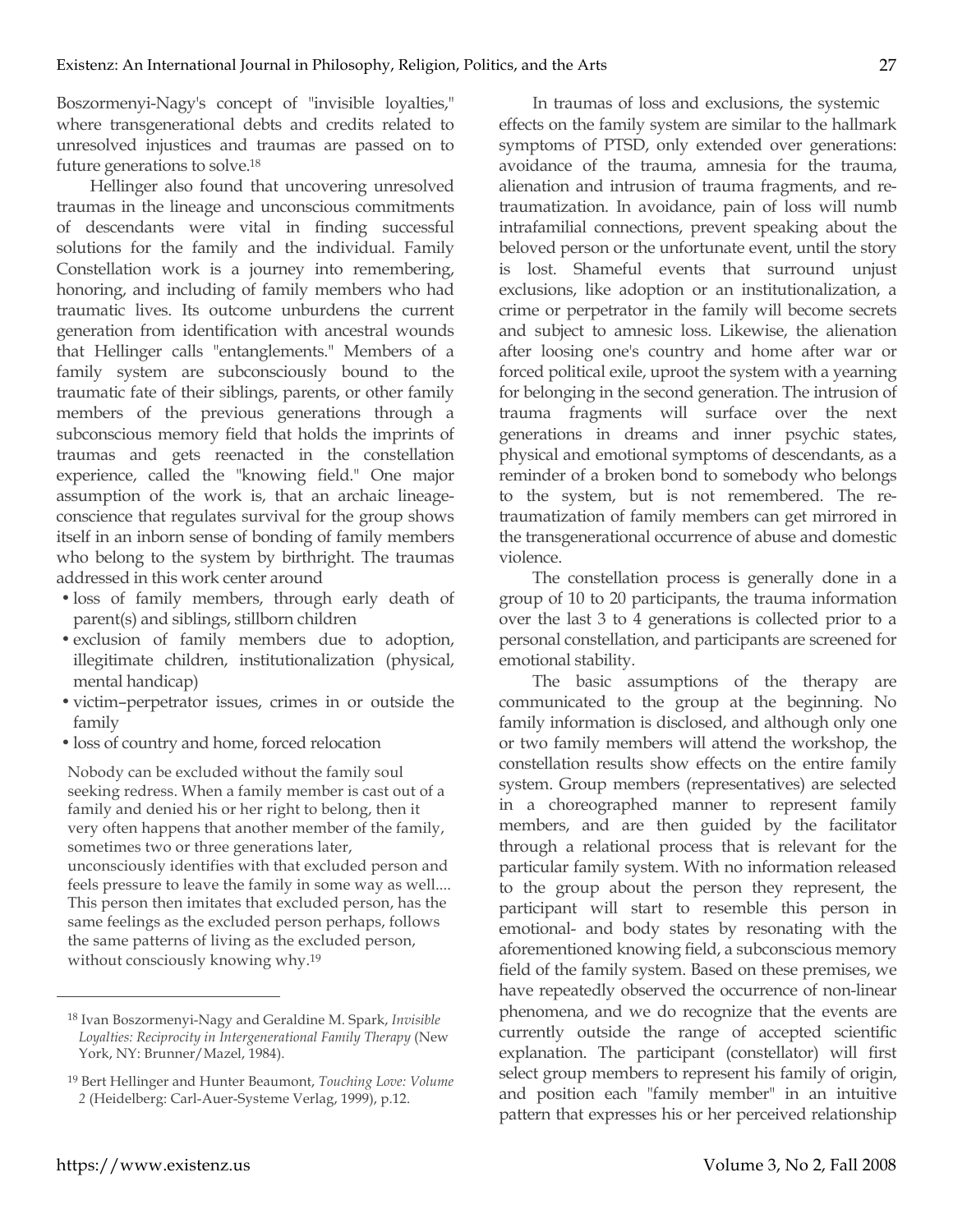of these family members to each other (the constellation). The constellator will observe the unfolding of the constellation, as he also chooses a representative for himself. In the introductory phase of a constellation, the basic relational patterns in the family become visible. Later in the reconciliation phase, the constellation facilitator will choose additional representatives to stand in for ancestors, without disclosure to the group who they are. During this phase, the basic identifications (the entanglements) of members of the family of origin with parents, grandparents, great-grandparents, but also with victims of the family, or perpetrators become visible.

The process of trauma reconciliation in a constellation follows very simple therapeutic guidelines of empathic acknowledging, honoring, and integrating the excluded ancestor into the existing family system. Suitable movements and gestures, like bowing, embracing, or holding are used to re-enact pre-verbal conscious states reminiscent of primal trust or safety. The use of rituals, like the formation of gender-specific lineage lines, re-creates the kinesthetic body memory of ancestral support.20 Other bonding rituals, such as an "interrupted movement toward the mother," or mirroring and holding rituals are powerful reparation tools for early separation experiences (e.g., death of mother, adoption, early hospitalization). During this phase, representatives will unconsciously access traumatic memories, and with the aid of selected sentences provided by the facilitator, they will now deepen the experience and make the hitherto unconscious systemic bonds of entanglements fully visible.

This is the place in the constellation where, in Jaspersian terms, the leap happens; the boundary opens up and reveals the potential situation of reintegration. Now, the terrifying is fully looked at, acknowledged, and embraced by the family member to whom it had happened. For Jaspers, the inevitability of suffering in the boundary situation is a precondition for the awakening *Existenz*.

I take up my cross as the lot that has been cast for me.... I fight my suffering, trying to limit and postpone it; but however alien it is, I still find it belongs to me....

Everybody must bear and fulfill his burden. No one else can relieve him of it. (*P2* 203)

The floating trauma finds it home again and loses it's hold on the descendant. As the psychiatrist and constellation facilitator Albrecht Mahr states,

Usually, as soon as the dead are remembered and their fates acknowledged, they are able to withdraw and become guardians of the living, bestowing their blessing and benevolence on them. In this way, even after decades, the living and the dead can help to heal each other.21

After several such integration points are processed, the final stage of the constellation is reached, and the constellators will report more congruent emotional and body states, heightened sense of wellbeing, and increased connection to the other family members. The constellation experience serves as a template for change, by watching the constellation, the constellator goes through a cathartic experience of tracing the various states and reactions of his family members and himself as he can observe them in the behavior of the representatives. This externalization of the hidden family dynamics around traumatic experiences, and the open acknowledgement and honoring of family bonds and loyalties will infuse a blocked system with expanded awareness and new relational patterns. Such vital energy of the system that was held in avoidance and amnesia will now utilize this newly found connectedness between family members. Consequently, alienation will morph into bonding and re-traumatization is avoided by a system that is now more capable to communicate with one another and also with one's larger social net.

From the viewpoint of a representative, the constellation experience will also demarcate one's own boundaries of perception. For example, I recall several constellations were descendants of Nazi perpetrators participated in the same constellation workshop with descendants of Jewish systems who lost family in concentration camps. Unknown to them, Jewish people represented Nazi perpetrators and Germans were in the representation of Jewish ancestors who died in concentration camps. The profound impact of literally experiencing the "forbidden" fate of the victim-

 $\overline{a}$ 

**.** 

<sup>20</sup> For example, a representative for each descending generation stands in front of the previous generation to build a field mass where each member of the lineage contributes to a noticeable larger space of support, strength, wisdom, and acceptance.

<sup>21</sup> Albrecht Mahr, "How the Living and the Dead Can Heal Each Other," in *The Knowing Field: International Constellations Journal*, 6, June 2005, p.4.